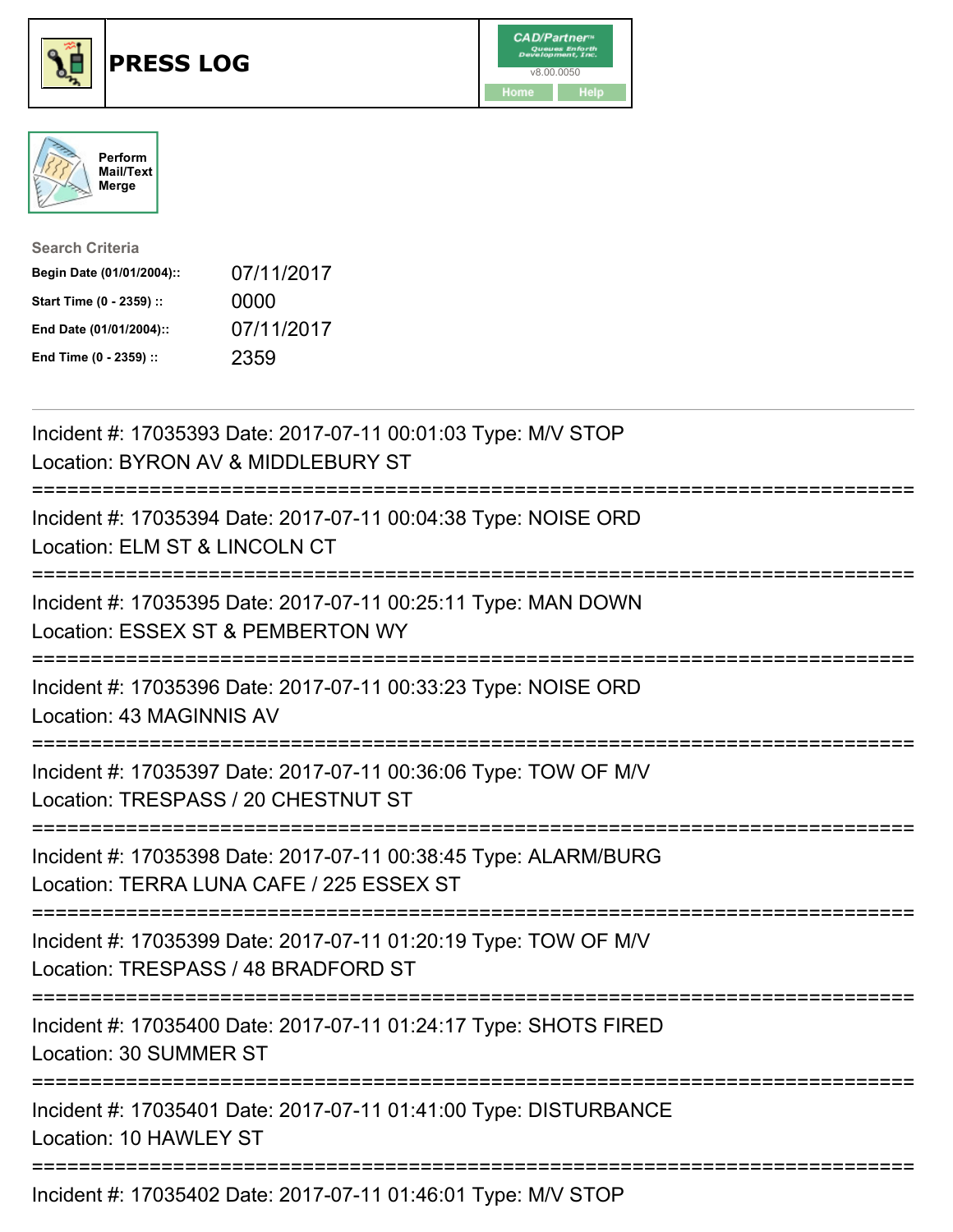Location: ESSEX ST & HAMPSHIRE ST =========================================================================== Incident #: 17035403 Date: 2017-07-11 01:46:11 Type: DISTURBANCE Location: POLLO CEBAL / 157 LAWRENCE ST =========================================================================== Incident #: 17035404 Date: 2017-07-11 01:47:15 Type: ALARMS Location: DUNKIN DONUTS / 123 LAWRENCE ST =========================================================================== Incident #: 17035405 Date: 2017-07-11 02:01:14 Type: M/V STOP Location: BROOKFIELD ST & GROTON ST =========================================================================== Incident #: 17035406 Date: 2017-07-11 02:06:35 Type: M/V STOP Location: BROADWAY & ESSEX ST =========================================================================== Incident #: 17035407 Date: 2017-07-11 02:11:53 Type: M/V STOP Location: BERKELEY ST & E HAVERHILL ST =========================================================================== Incident #: 17035408 Date: 2017-07-11 02:13:16 Type: AUTO ACC/UNK PI Location: CANTON ST & PROSPECT ST =========================================================================== Incident #: 17035409 Date: 2017-07-11 02:15:06 Type: SUS PERS/MV Location: 71 NEWBURY ST =========================================================================== Incident #: 17035410 Date: 2017-07-11 02:26:38 Type: M/V STOP Location: AUBURN ST & HAMPSHIRE ST =========================================================================== Incident #: 17035411 Date: 2017-07-11 02:29:31 Type: CK WELL BEING Location: 200 LAWRENCE ST =========================================================================== Incident #: 17035412 Date: 2017-07-11 02:33:03 Type: NOISE ORD Location: 5 HAVERHILL ST =========================================================================== Incident #: 17035413 Date: 2017-07-11 02:35:11 Type: TOW/REPOSSED Location: 167 ABBOTT ST =========================================================================== Incident #: 17035414 Date: 2017-07-11 02:53:04 Type: SUS PERS/MV Location: 71 NEWBURY ST =========================================================================== Incident #: 17035415 Date: 2017-07-11 02:53:20 Type: MAL DAMAGE Location: 59 SPRINGFIFLD ST =========================================================================== Incident #: 17035416 Date: 2017-07-11 03:18:28 Type: NOISE ORD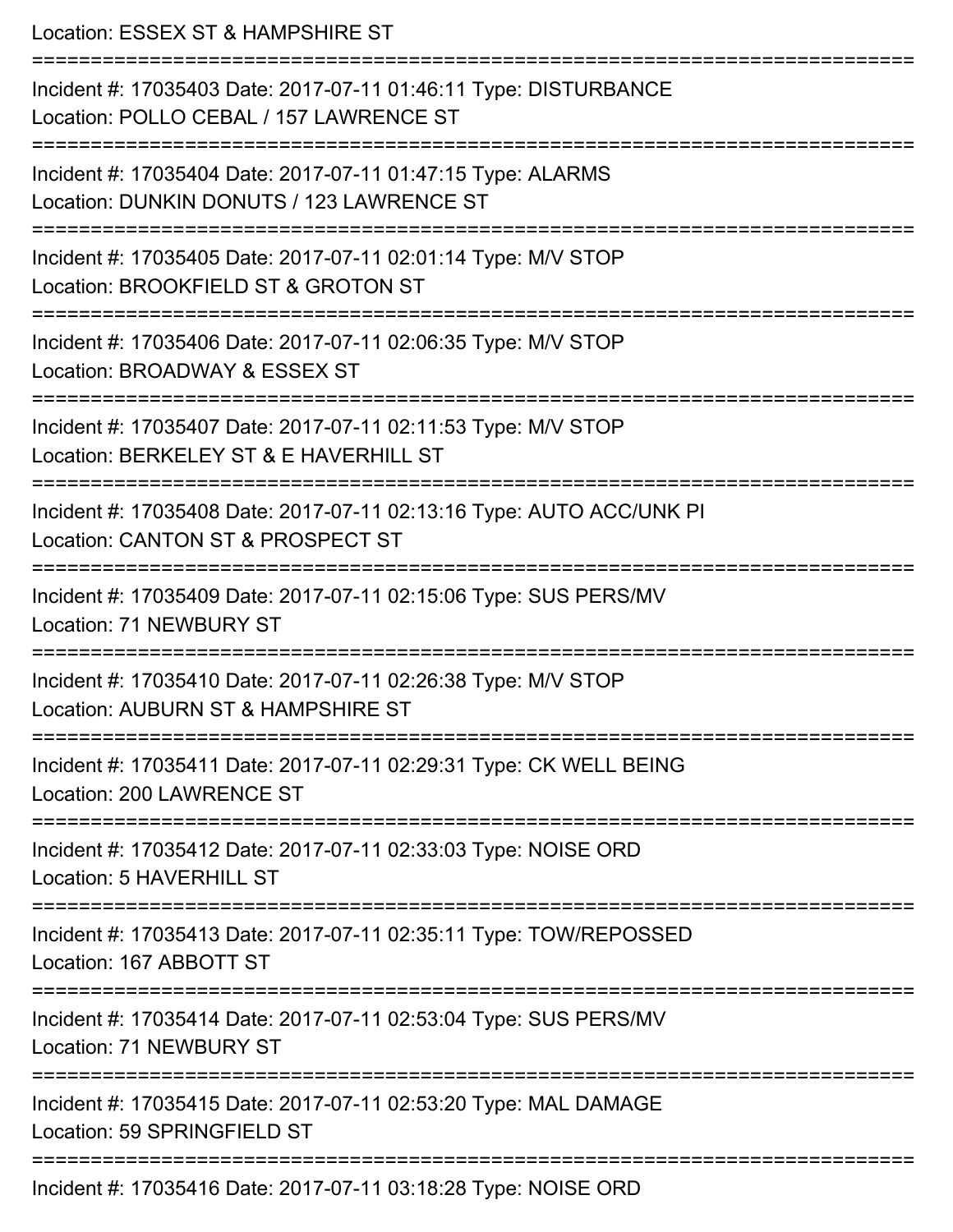| Incident #: 17035417 Date: 2017-07-11 03:27:31 Type: DISORDERLY<br>Location: BROADWAY & GREEN ST                         |
|--------------------------------------------------------------------------------------------------------------------------|
| Incident #: 17035418 Date: 2017-07-11 03:32:55 Type: TOW/REPOSSED<br>Location: 64 MELVIN ST #12-9                        |
| Incident #: 17035419 Date: 2017-07-11 03:39:38 Type: STOL/MV/PAS<br>Location: 55 HAWLEY ST                               |
| Incident #: 17035420 Date: 2017-07-11 03:49:09 Type: TOW OF M/V<br>Location: TRESPASS / 108 NEWBURY ST                   |
| Incident #: 17035421 Date: 2017-07-11 03:54:50 Type: M/V STOP<br>Location: DORCHESTER & S UNION<br>----------------      |
| Incident #: 17035422 Date: 2017-07-11 04:32:31 Type: THREATS<br>Location: SUICIDE / 90 LOWELL ST                         |
| Incident #: 17035423 Date: 2017-07-11 04:47:51 Type: M/V STOP<br>Location: AVON ST & TRINITY ST                          |
| Incident #: 17035424 Date: 2017-07-11 04:55:05 Type: M/V STOP<br>Location: BRUCE ST & ERVING AV                          |
| Incident #: 17035425 Date: 2017-07-11 05:15:32 Type: LARCENY/PAST<br>Location: 288 PROSPECT ST                           |
| Incident #: 17035426 Date: 2017-07-11 05:31:09 Type: ALARMS<br>Location: HAFFNER'S CORPORATE OFFICE / 2 INTERNATIONAL WY |
| Incident #: 17035427 Date: 2017-07-11 06:07:10 Type: ALARMS<br>Location: LAWRENCE GULF / 233 WINTHROP AV                 |
| Incident #: 17035428 Date: 2017-07-11 06:38:19 Type: ASSSIT OTHER PD<br>Location: 20 AVON ST                             |
| Incident #: 17035429 Date: 2017-07-11 06:58:36 Type: MEDIC SUPPORT<br>Location: 282 BROADWAY                             |
| Incident #: 17035430 Date: 2017-07-11 07:02:54 Type: PARK & WALK                                                         |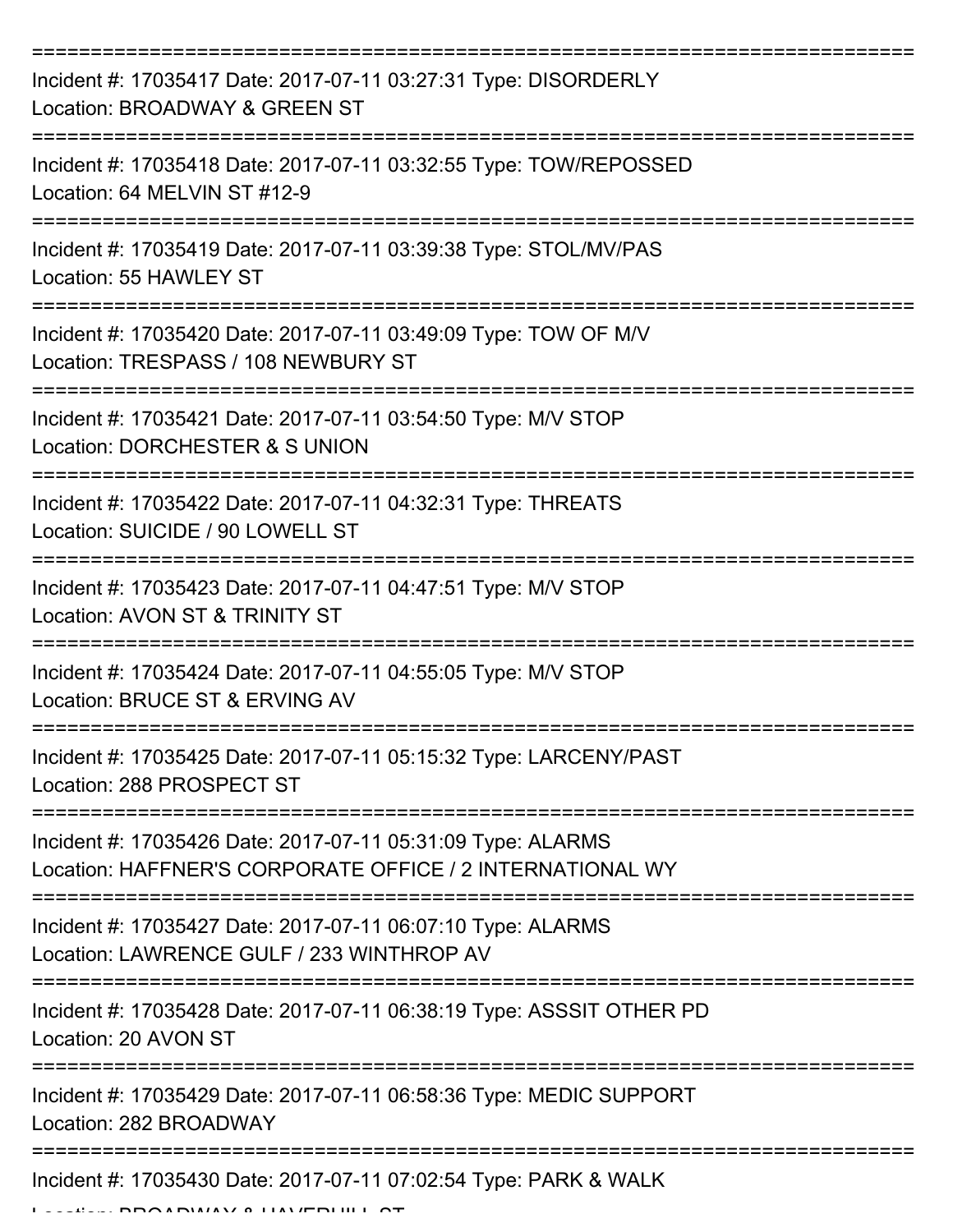| Incident #: 17035431 Date: 2017-07-11 07:03:28 Type: ALARMS<br>Location: VALENTINE & KEBARTAS EXT. 0 / 15 UNION ST FL 2 |
|-------------------------------------------------------------------------------------------------------------------------|
| Incident #: 17035432 Date: 2017-07-11 07:12:28 Type: ALARMS<br>Location: ALTAGRACIA RESD. / 10 LEROY AV                 |
| Incident #: 17035433 Date: 2017-07-11 07:16:40 Type: CK WELL BEING<br>Location: 119 HAVERHILL ST FL 3                   |
| Incident #: 17035435 Date: 2017-07-11 07:21:33 Type: ALARMS<br>Location: BAEZ RESD. / 156 PARK ST                       |
| Incident #: 17035434 Date: 2017-07-11 07:21:59 Type: M/V STOP<br>Location: S BROADWAY & SHATTUCK ST                     |
| Incident #: 17035436 Date: 2017-07-11 07:28:49 Type: M/V STOP<br>Location: CANAL ST & UNION ST                          |
| Incident #: 17035437 Date: 2017-07-11 07:34:18 Type: M/V STOP<br><b>Location: FALLS BRIDGE</b>                          |
| Incident #: 17035438 Date: 2017-07-11 07:43:42 Type: M/V STOP<br>Location: ERVING AV & LAWRENCE ST                      |
| Incident #: 17035439 Date: 2017-07-11 07:44:42 Type: M/V STOP<br>Location: 33 S BROADWAY                                |
| Incident #: 17035440 Date: 2017-07-11 08:14:42 Type: MV/BLOCKING<br>Location: FIRE PREVENTION / 300 AMES ST             |
| Incident #: 17035441 Date: 2017-07-11 08:19:19 Type: HIT & RUN M/V<br>Location: LAZARUS HOUSE / 155 FRANKLIN ST         |
| Incident #: 17035442 Date: 2017-07-11 08:19:33 Type: CLOSE STREET<br>Location: RIVERSIDE DR & BYRON AV                  |
| Incident #: 17035443 Date: 2017-07-11 08:54:38 Type: KEEP PEACE<br>Location: 32 ARLINGTON ST                            |
| Incident #: 17035444 Date: 2017-07-11 08:59:13 Type: WARRANT SERVE                                                      |

Location: ABBOTT CT & C LINIION CT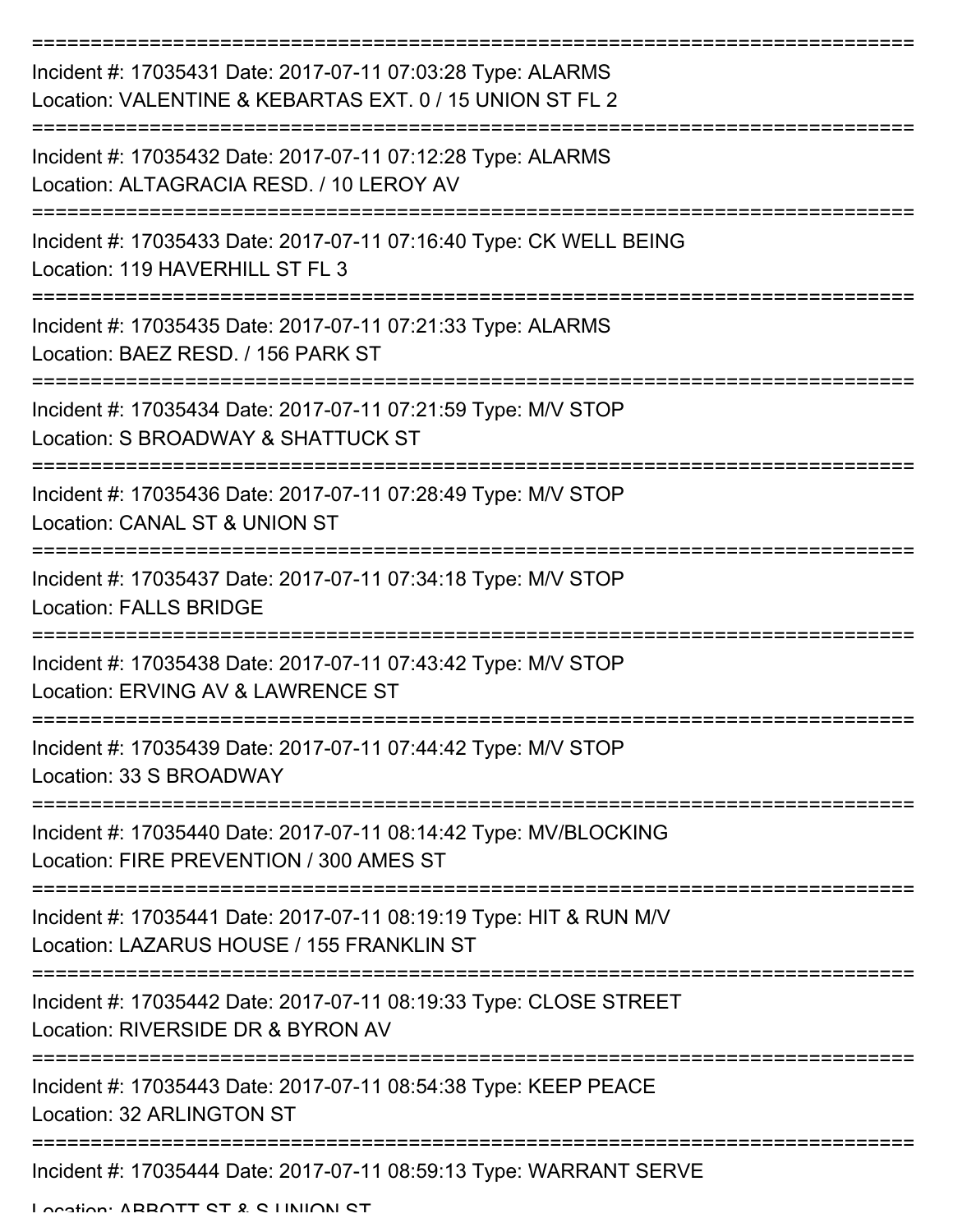| Incident #: 17035445 Date: 2017-07-11 09:13:06 Type: PARK & WALK<br>Location: BRADFORD ST & BROADWAY                        |
|-----------------------------------------------------------------------------------------------------------------------------|
| Incident #: 17035446 Date: 2017-07-11 09:26:45 Type: UNWANTEDGUEST<br>Location: CUMBERLAND FARMS / S BROADWAY               |
| Incident #: 17035447 Date: 2017-07-11 09:32:45 Type: ALARM/BURG<br>Location: 273 S UNION ST                                 |
| Incident #: 17035448 Date: 2017-07-11 09:54:45 Type: TOW OF M/V<br>Location: 5 ACTON ST                                     |
| Incident #: 17035449 Date: 2017-07-11 10:03:18 Type: SUS PERS/MV<br>Location: 144 FRANKLIN ST                               |
| Incident #: 17035450 Date: 2017-07-11 10:09:06 Type: CIVIL PROB<br>Location: 25 WEST ST                                     |
| Incident #: 17035451 Date: 2017-07-11 10:14:21 Type: M/V STOP<br>Location: 171 HIGH ST                                      |
| Incident #: 17035454 Date: 2017-07-11 10:15:30 Type: M/V STOP<br>Location: S UNION ST & SALEM ST                            |
| Incident #: 17035452 Date: 2017-07-11 10:17:23 Type: MV/BLOCKING<br>Location: SAL'S RESTURANT / 354 MERRIMACK ST            |
| Incident #: 17035453 Date: 2017-07-11 10:19:14 Type: SUS PERS/MV<br>Location: 25 CROSBY ST                                  |
| Incident #: 17035455 Date: 2017-07-11 10:21:47 Type: M/V STOP<br>Location: S UNION ST & SALEM ST                            |
| Incident #: 17035458 Date: 2017-07-11 10:26:38 Type: AUTO ACC/NO PI<br>Location: 179 FARNHAM ST                             |
| Incident #: 17035456 Date: 2017-07-11 10:28:01 Type: SPECIAL CHECK<br>Location: 360 BROADWAY                                |
| --------------------------------<br>Incident #: 17035457 Date: 2017-07-11 10:35:11 Type: TOW OF M/V<br>Location: 26 AVON ST |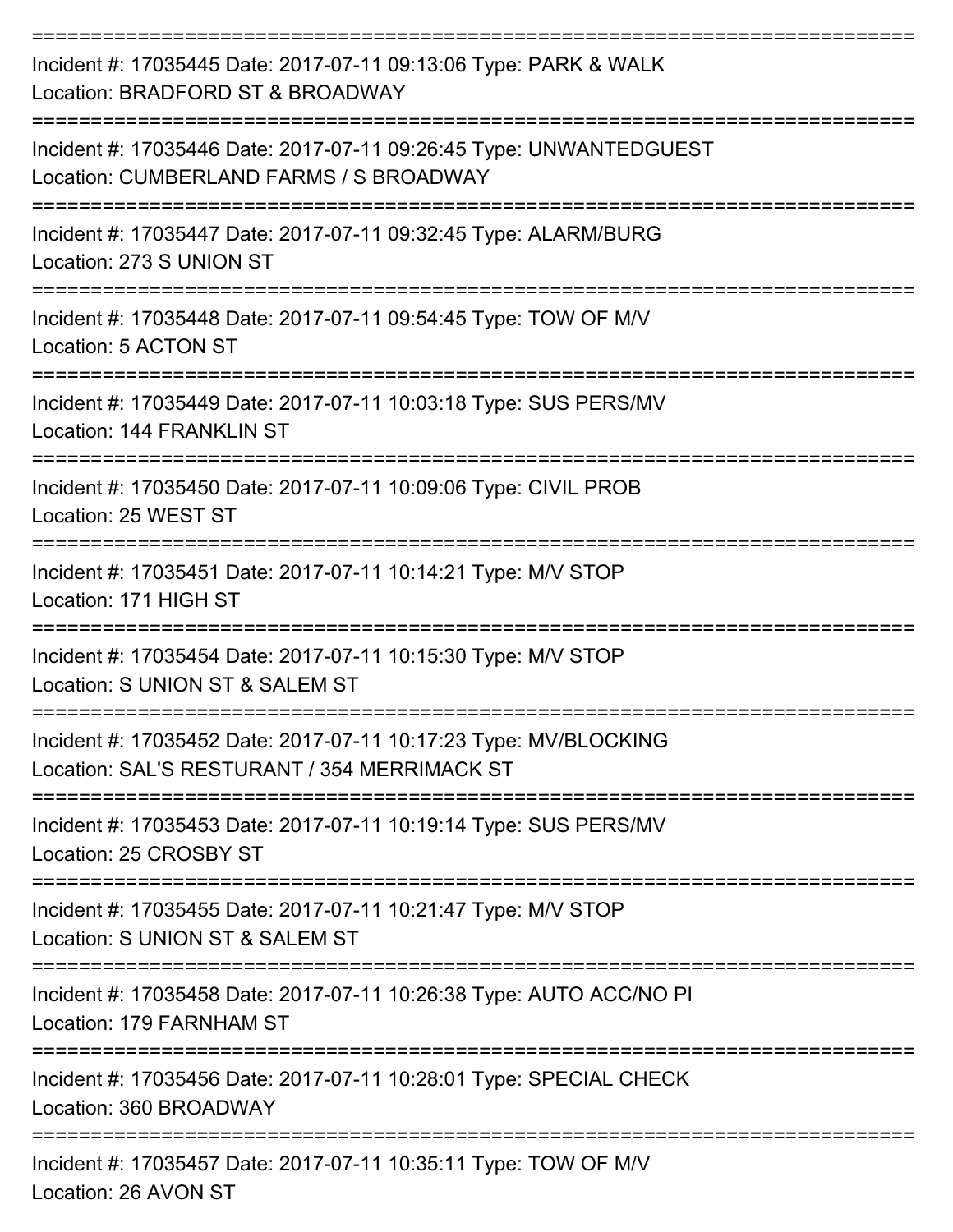| Incident #: 17035459 Date: 2017-07-11 10:40:56 Type: 209A/SERVE<br>Location: 7 COURT ST                                             |
|-------------------------------------------------------------------------------------------------------------------------------------|
| =====================<br>Incident #: 17035460 Date: 2017-07-11 10:45:36 Type: M/V STOP<br>Location: 86 SUMMER ST                    |
| Incident #: 17035461 Date: 2017-07-11 10:47:52 Type: INVEST CONT<br>Location: 511 LOWELL ST                                         |
| Incident #: 17035462 Date: 2017-07-11 10:53:20 Type: M/V STOP<br>Location: E HAVERHILL ST & THORNTON ST                             |
| Incident #: 17035463 Date: 2017-07-11 10:55:56 Type: ASSSIT OTHER PD<br>Location: 27 ABBOTT ST<br>================================= |
| Incident #: 17035464 Date: 2017-07-11 11:06:39 Type: MEDIC SUPPORT<br>Location: ELM ST & WHITE ST                                   |
| Incident #: 17035465 Date: 2017-07-11 11:59:12 Type: WARRANT SERVE<br>Location: 205 BROADWAY                                        |
| Incident #: 17035466 Date: 2017-07-11 12:01:21 Type: M/V STOP<br>Location: 121 E HAVERHILL ST                                       |
| Incident #: 17035467 Date: 2017-07-11 12:03:25 Type: AUTO ACC/NO PI<br>Location: ARLINGTON ST & LAWRENCE ST                         |
| Incident #: 17035468 Date: 2017-07-11 12:05:17 Type: ABAND MV<br>Location: 107 SARATOGA ST                                          |
| Incident #: 17035469 Date: 2017-07-11 12:13:59 Type: ANIMAL COMPL<br>Location: 4 GROVE ST                                           |
| Incident #: 17035470 Date: 2017-07-11 12:16:21 Type: LIC PLATE STO<br>Location: 70 S BROADWAY                                       |
| Incident #: 17035471 Date: 2017-07-11 12:28:48 Type: ALARM/BURG<br>Location: 170 EASTON ST                                          |
| Incident #: 17035472 Date: 2017-07-11 12:30:57 Type: M/V STOP<br>Location: 25 MARSTON ST                                            |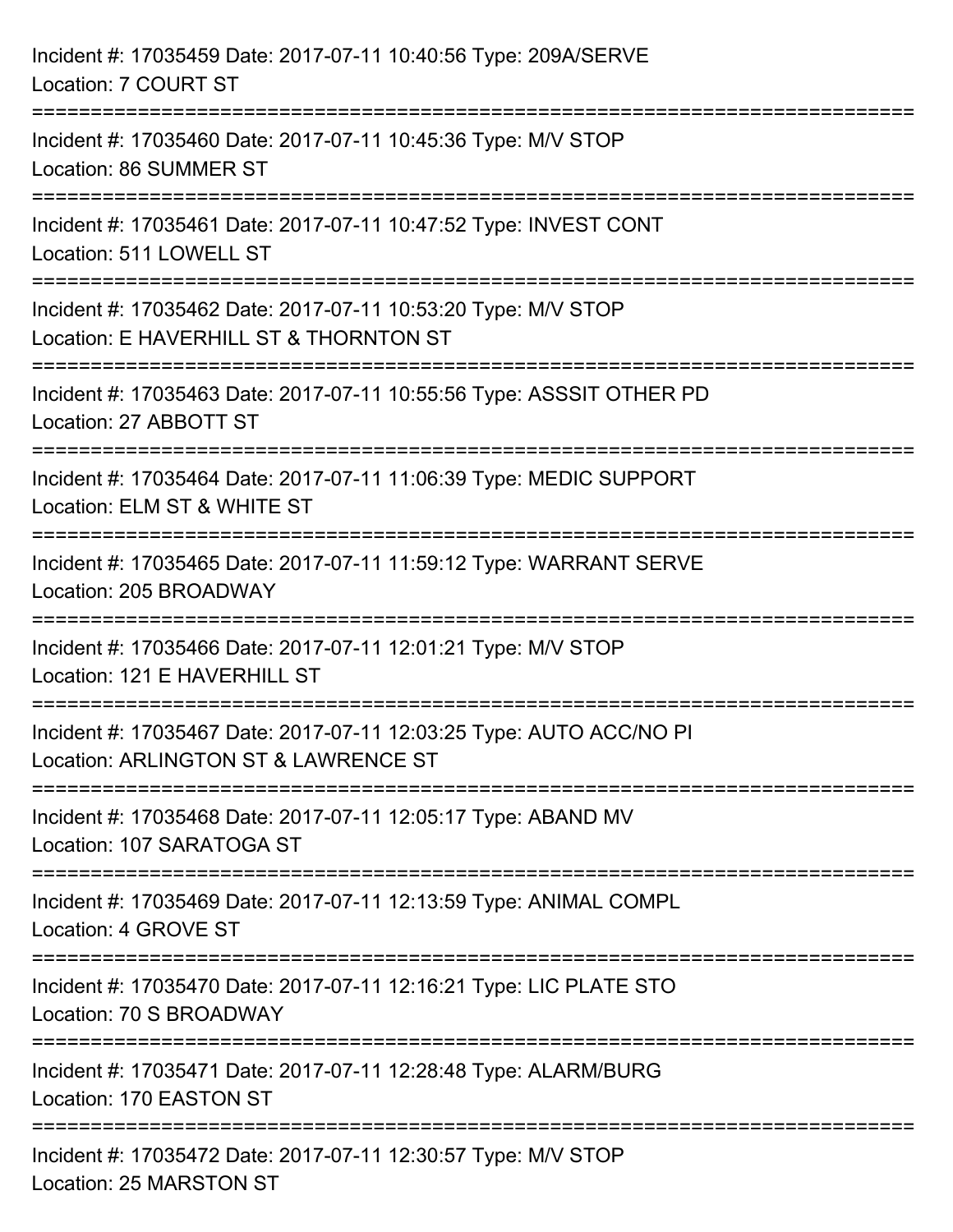| Incident #: 17035473 Date: 2017-07-11 12:44:28 Type: 911 HANG UP<br>Location: 101 S BOWDOIN ST                                        |
|---------------------------------------------------------------------------------------------------------------------------------------|
| Incident #: 17035474 Date: 2017-07-11 12:51:57 Type: WARRANT SERVE<br>Location: 553 HAVERHILL ST                                      |
| Incident #: 17035475 Date: 2017-07-11 13:07:01 Type: B&E/PAST<br>Location: 8 BEACON ST #3<br>:=============================           |
| Incident #: 17035476 Date: 2017-07-11 13:07:32 Type: NOTIFICATION<br>Location: 550 BROADWAY #244                                      |
| Incident #: 17035478 Date: 2017-07-11 13:10:13 Type: MAL DAMAGE<br>Location: BROOK ST & NEWBURY ST                                    |
| Incident #: 17035477 Date: 2017-07-11 13:16:59 Type: UNWANTEDGUEST<br>Location: 90 HAMPSHIRE ST                                       |
| Incident #: 17035479 Date: 2017-07-11 13:38:45 Type: INVEST CONT<br>Location: 383 HAVERHILL ST                                        |
| Incident #: 17035480 Date: 2017-07-11 13:57:47 Type: COURT DOC SERVE<br>Location: 42 NORRIS ST                                        |
| Incident #: 17035481 Date: 2017-07-11 13:58:13 Type: 209A/SERVE<br>Location: 154 BROADWAY                                             |
| Incident #: 17035482 Date: 2017-07-11 14:01:21 Type: 209A/SERVE<br>Location: 324 BROADWAY #2                                          |
| Incident #: 17035483 Date: 2017-07-11 14:07:39 Type: M/V STOP<br>Location: BRADFORD ST & BROADWAY                                     |
| .-------------------------------<br>Incident #: 17035484 Date: 2017-07-11 14:09:36 Type: INVEST CONT<br>Location: 556 HAVERHILL ST #7 |
| Incident #: 17035486 Date: 2017-07-11 14:15:09 Type: CK WELL BEING<br>Location: 940 ESSEX ST FL 1                                     |
| Incident #: 17035485 Date: 2017-07-11 14:16:03 Type: 209A/SERVE<br>Location: GO UNITED EXPRESS / 154 BROADWAY                         |

===========================================================================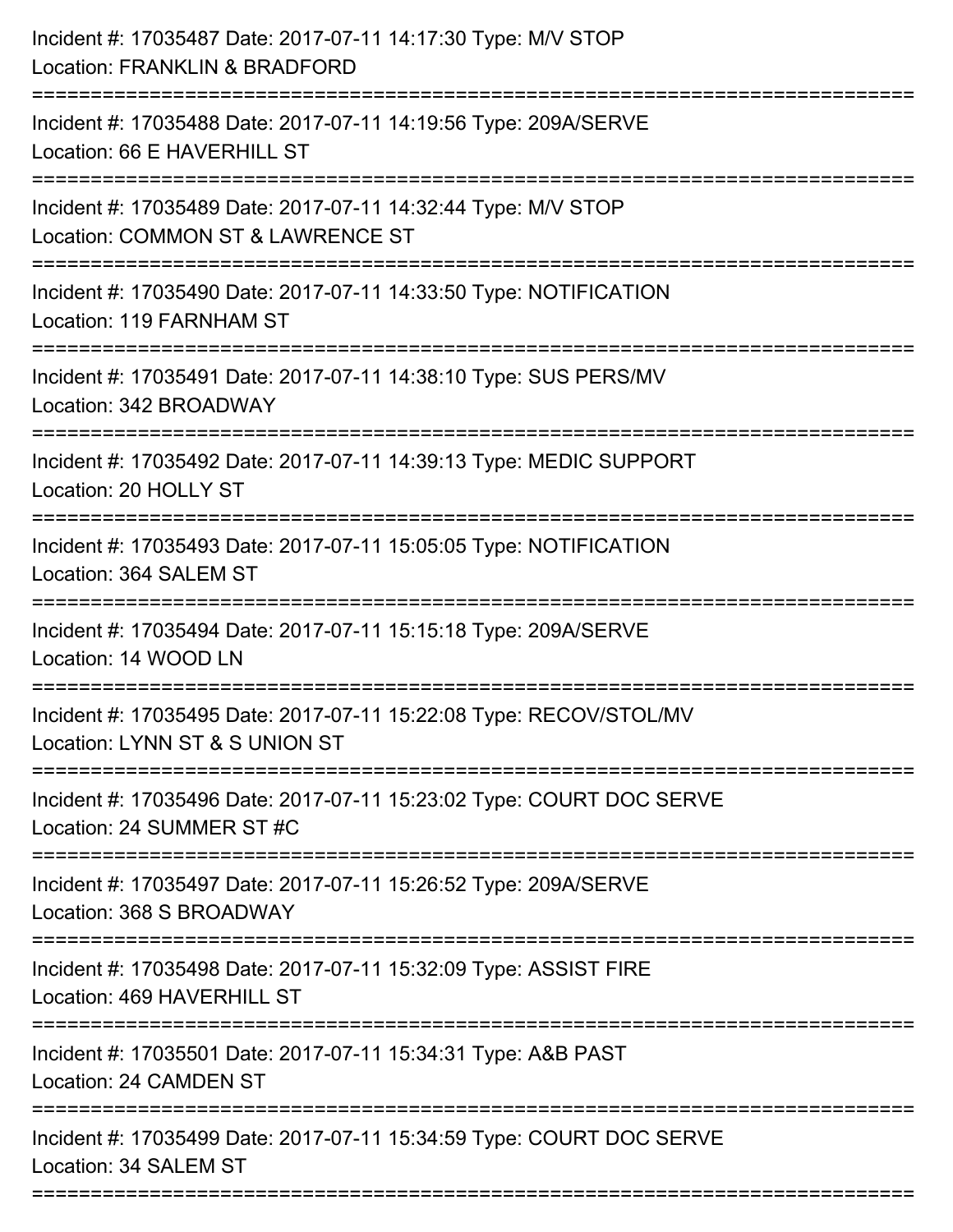Location: 189 ARLINGTON ST #1

| Incident #: 17035502 Date: 2017-07-11 15:37:46 Type: VIO CITY ORD<br>Location: 28 ROWE ST                                        |
|----------------------------------------------------------------------------------------------------------------------------------|
| Incident #: 17035506 Date: 2017-07-11 15:41:45 Type: SEX OFFENDER<br>Location: 90 LOWELL ST                                      |
| Incident #: 17035503 Date: 2017-07-11 15:43:23 Type: COURT DOC SERVE<br>Location: 101 SHAWSHEEN RD #2                            |
| Incident #: 17035504 Date: 2017-07-11 15:44:48 Type: MV/BLOCKING<br>Location: METHUEN ST & JACKSON                               |
| Incident #: 17035505 Date: 2017-07-11 15:46:26 Type: AUTO ACC/NO PI<br><b>Location: 149 LAWRENCE ST</b>                          |
| Incident #: 17035507 Date: 2017-07-11 15:50:32 Type: MEDIC SUPPORT<br>Location: PEOPLE CARE MENTAL HEALTH / 439 S UNION ST #207A |
| Incident #: 17035508 Date: 2017-07-11 16:10:52 Type: CK WELL BEING<br>Location: HAMPSHIRE ST & LAWRENCE ST                       |
| Incident #: 17035509 Date: 2017-07-11 16:18:43 Type: M/V STOP<br>Location: EXETER ST & WINTHROP AV                               |
| Incident #: 17035510 Date: 2017-07-11 16:19:19 Type: AUTO ACC/NO PI<br>Location: AMESBURY ST & LOWELL ST                         |
| Incident #: 17035511 Date: 2017-07-11 16:29:55 Type: CK WELL BEING<br>Location: CENTRAL BRIDGE / 0 MERRIMACK ST                  |
| Incident #: 17035512 Date: 2017-07-11 16:48:43 Type: KEEP PEACE<br>Location: 57 RAILROAD ST                                      |
| Incident #: 17035513 Date: 2017-07-11 16:58:52 Type: 209A/SERVE<br>Location: 27 KENDALL ST                                       |
| Incident #: 17035514 Date: 2017-07-11 17:05:19 Type: DISTURBANCE<br>Location: 217 E HAVERHILL ST                                 |
|                                                                                                                                  |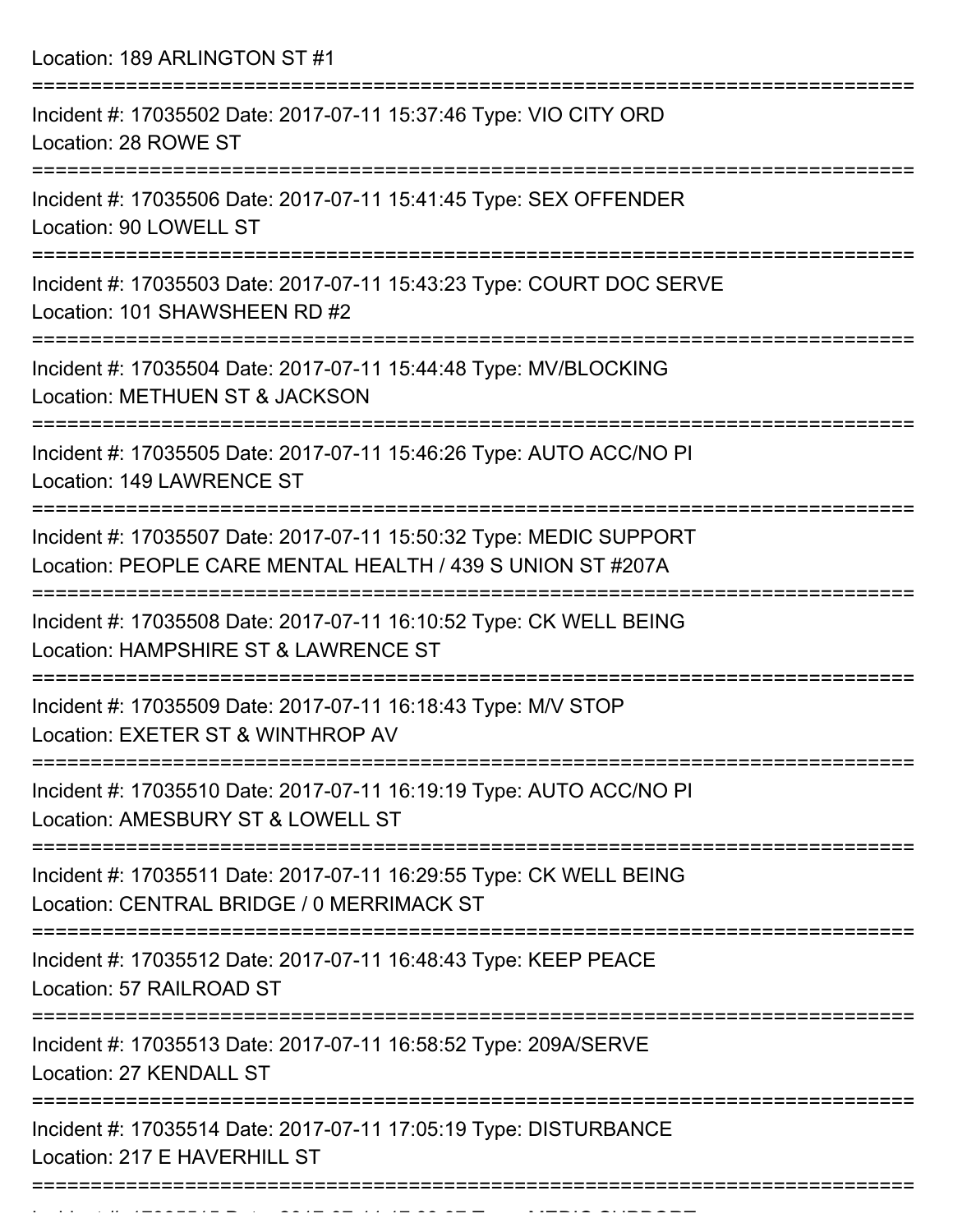| Location: 36 SAVOIE AV                                                                                                  |
|-------------------------------------------------------------------------------------------------------------------------|
| Incident #: 17035516 Date: 2017-07-11 17:18:32 Type: COURT DOC SERVE<br>Location: 24 SUMMER ST                          |
| Incident #: 17035517 Date: 2017-07-11 17:18:53 Type: A&B D/W PAST<br>Location: 34 NEWTON ST                             |
| Incident #: 17035518 Date: 2017-07-11 17:22:30 Type: DRUG VIO<br>Location: 375 HAVERHILL ST                             |
| Incident #: 17035519 Date: 2017-07-11 17:28:18 Type: AUTO ACC/NO PI<br><b>Location: 500 MERRIMACK ST</b>                |
| Incident #: 17035520 Date: 2017-07-11 17:31:15 Type: INVESTIGATION<br>Location: 12 LENOX CIR                            |
| Incident #: 17035521 Date: 2017-07-11 17:32:37 Type: NOTIFICATION<br>Location: 112 FARNHAM ST                           |
| Incident #: 17035522 Date: 2017-07-11 17:35:04 Type: 209A/SERVE<br>Location: 38 BUSWELL ST                              |
| Incident #: 17035525 Date: 2017-07-11 17:37:49 Type: SUS PERS/MV<br>Location: 73 WINTHROP AV                            |
| Incident #: 17035523 Date: 2017-07-11 17:38:57 Type: 209A/SERVE<br>Location: 63 LEXINGTON ST                            |
| Incident #: 17035524 Date: 2017-07-11 17:39:26 Type: AUTO ACC/PI<br>Location: PRIMO'S LIQUORS / 450 HAVERHILL ST        |
| Incident #: 17035526 Date: 2017-07-11 17:46:37 Type: 209A/SERVE<br>Location: 35 ALDER ST                                |
| :=====================<br>Incident #: 17035527 Date: 2017-07-11 17:49:36 Type: UNKNOWN PROB<br>Location: 231 JACKSON ST |
| Incident #: 17035528 Date: 2017-07-11 17:51:54 Type: LOCKOUT<br>Location: 267 S BROADWAY                                |
|                                                                                                                         |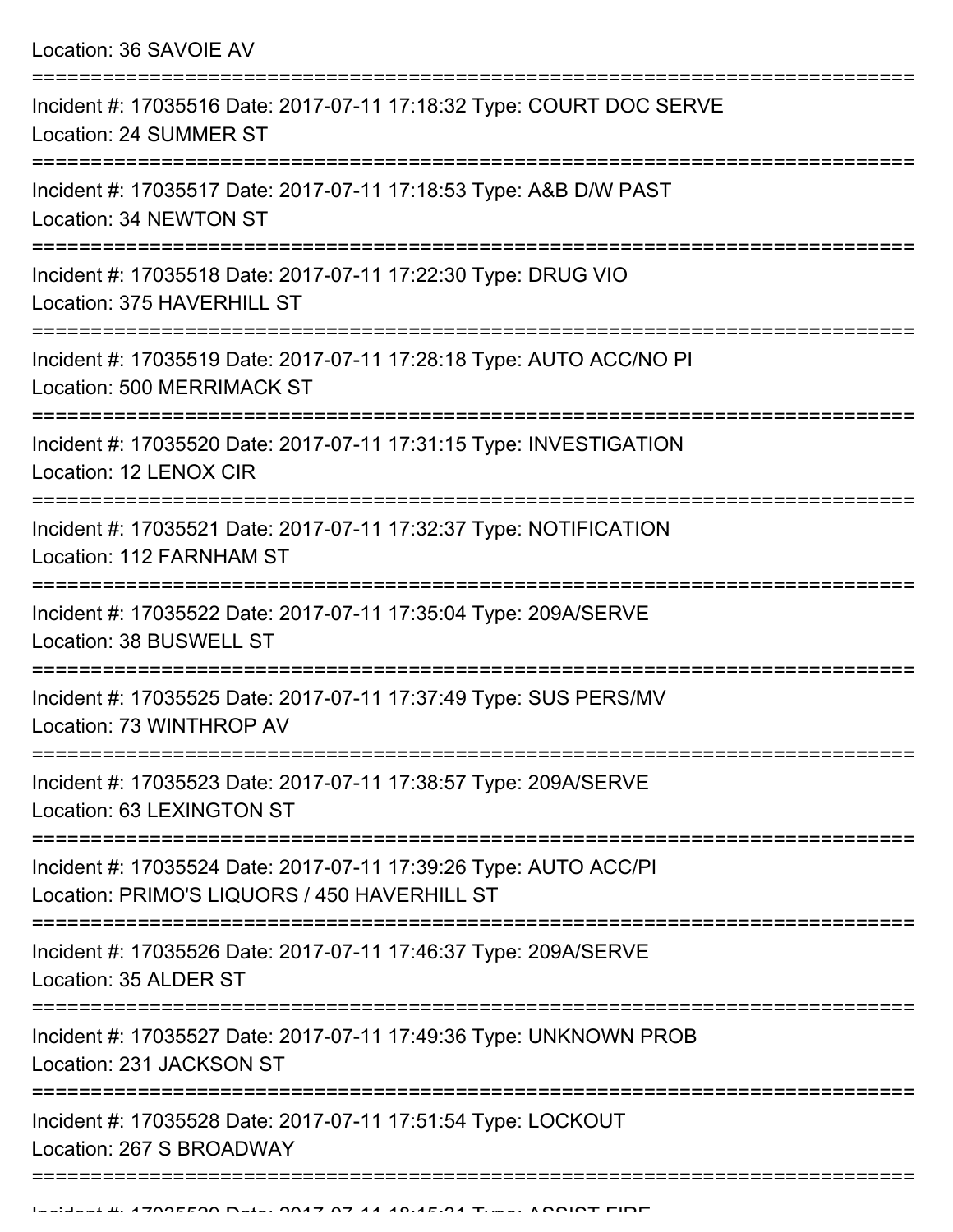Location: 469 HAVERHILL ST =========================================================================== Incident #: 17035530 Date: 2017-07-11 18:16:40 Type: M/V STOP Location: BRUCE ST & JACKSON ST =========================================================================== Incident #: 17035531 Date: 2017-07-11 18:17:34 Type: RECOV/STOL/MV Location: 577 S UNION ST =========================================================================== Incident #: 17035532 Date: 2017-07-11 18:21:16 Type: AUTO ACC/NO PI Location: 700 ESSEX ST =========================================================================== Incident #: 17035533 Date: 2017-07-11 18:26:31 Type: M/V STOP Location: 550 BROADWAY =========================================================================== Incident #: 17035534 Date: 2017-07-11 18:26:53 Type: M/V STOP Location: BERKELEY ST & KNOX ST =========================================================================== Incident #: 17035535 Date: 2017-07-11 18:27:11 Type: M/V STOP Location: ESSEX ST & LAWRENCE ST =========================================================================== Incident #: 17035536 Date: 2017-07-11 18:34:21 Type: UNWANTEDGUEST Location: 61 EVERETT ST =========================================================================== Incident #: 17035537 Date: 2017-07-11 18:38:19 Type: MEDIC SUPPORT Location: HIGGINS STATE POOL / 180 CRAWFORD ST =========================================================================== Incident #: 17035538 Date: 2017-07-11 18:41:24 Type: MEDIC SUPPORT Location: 112 FARNHAM ST FL 2 =========================================================================== Incident #: 17035539 Date: 2017-07-11 18:49:05 Type: THREATS Location: 47 BOXFORD ST FL 1 =========================================================================== Incident #: 17035540 Date: 2017-07-11 18:53:34 Type: UNKNOWN PROB Location: 45 BROADWAY =========================================================================== Incident #: 17035541 Date: 2017-07-11 18:58:03 Type: SEX OFFENDER Location: 8 CEDAR ST FL 3 =========================================================================== Incident #: 17035542 Date: 2017-07-11 19:03:18 Type: SUS PERS/MV

Location: 370 BROADWAY

===========================================================================

Incident #: 17035543 Date: 2017-07-11 19:07:40 Type: 911 HANG UP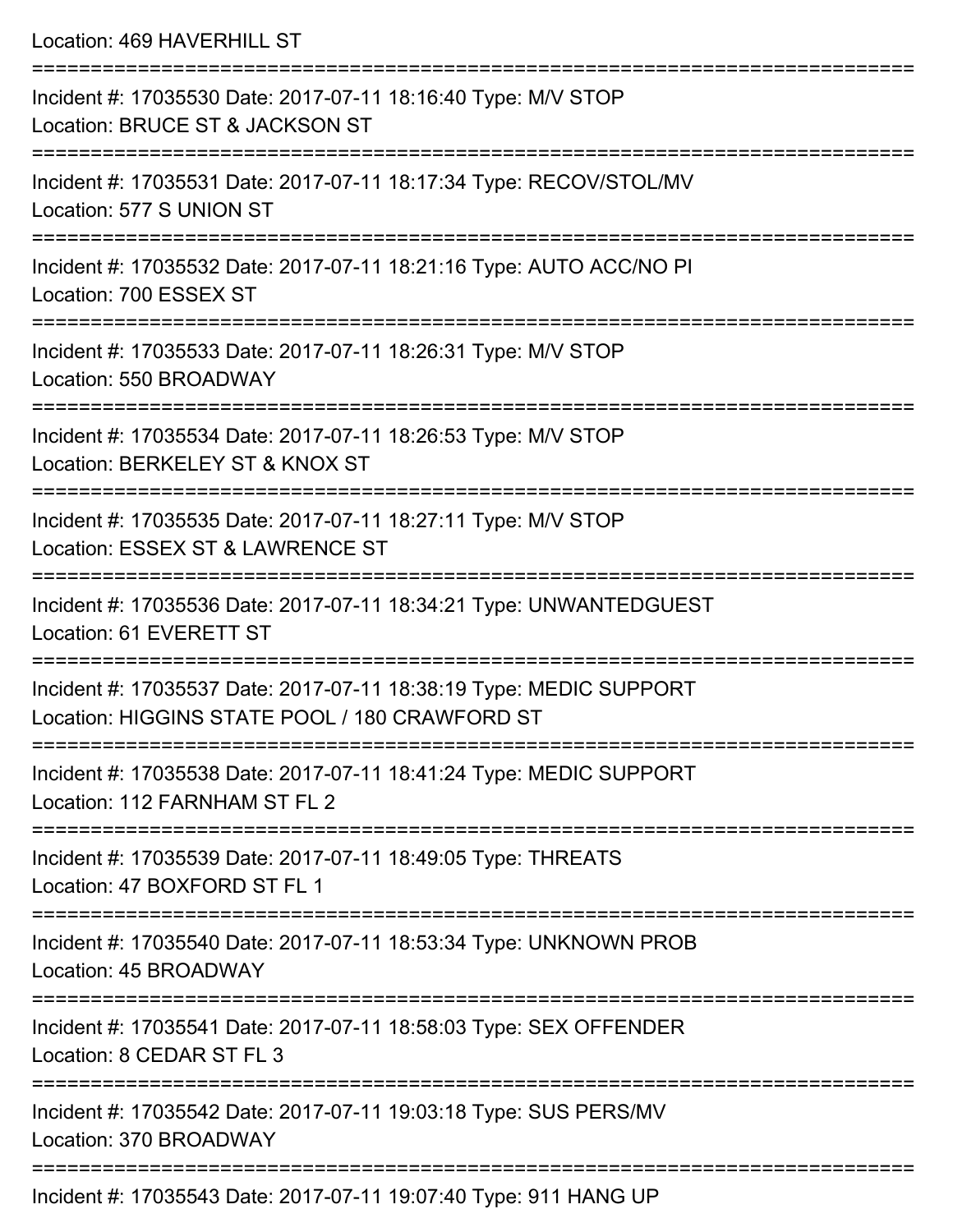| Incident #: 17035544 Date: 2017-07-11 19:16:13 Type: DISTURBANCE<br>Location: HOWARD ST & PLEASANT ST |
|-------------------------------------------------------------------------------------------------------|
| Incident #: 17035546 Date: 2017-07-11 19:23:39 Type: UNKNOWN PROB<br>Location: 374 AMES ST            |
| Incident #: 17035545 Date: 2017-07-11 19:23:58 Type: GENERAL SERV<br>Location: 490 HAMPSHIRE ST       |
| Incident #: 17035547 Date: 2017-07-11 19:28:42 Type: FIGHT<br>Location: CROSS ST & HAMPSHIRE ST       |
| Incident #: 17035548 Date: 2017-07-11 19:30:13 Type: MEDIC SUPPORT<br>Location: 374 AMES ST           |
| Incident #: 17035549 Date: 2017-07-11 19:39:35 Type: M/V STOP<br>Location: BROADWAY & DAISY ST        |
| Incident #: 17035550 Date: 2017-07-11 19:50:15 Type: FIGHT<br>Location: 96 OSGOOD ST #1               |
| Incident #: 17035551 Date: 2017-07-11 19:53:52 Type: INVEST CONT<br>Location: 146 MCCABE CT           |
| Incident #: 17035552 Date: 2017-07-11 20:01:48 Type: KEEP PEACE<br>Location: 163 SALEM ST             |
| Incident #: 17035553 Date: 2017-07-11 20:12:28 Type: TOW/REPOSSED<br>Location: 39 EUTAW ST            |
| Incident #: 17035554 Date: 2017-07-11 20:20:00 Type: M/V STOP<br>Location: 425 MARKET ST              |
| Incident #: 17035555 Date: 2017-07-11 20:20:55 Type: INVEST CONT<br>Location: 144 EXCHANGE ST         |
| Incident #: 17035556 Date: 2017-07-11 20:21:43 Type: DOMESTIC/PROG<br>Location: 30 MAY ST             |
| Incident #: 17035557 Date: 2017-07-11 20:42:42 Type: M/V STOP                                         |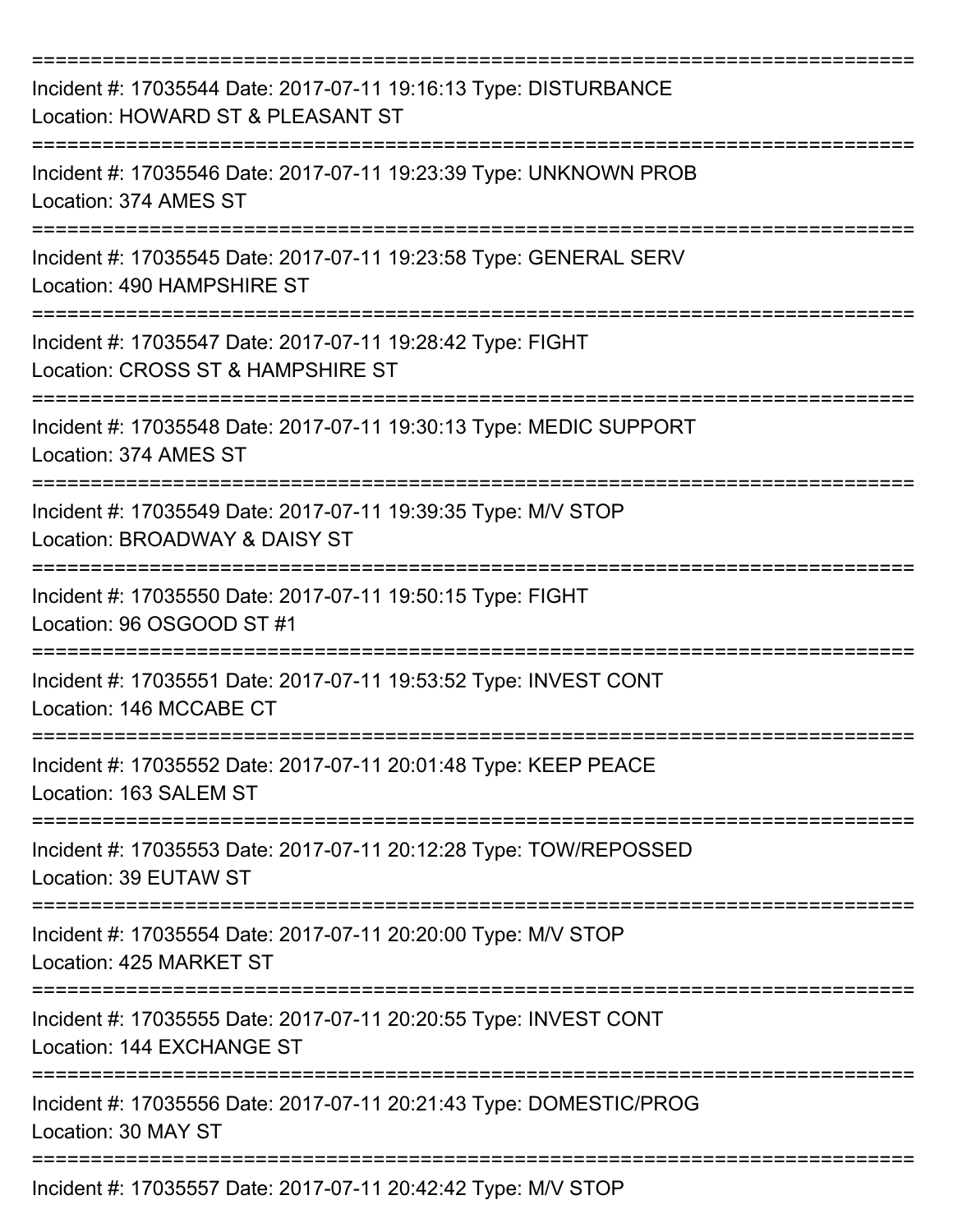| Incident #: 17035558 Date: 2017-07-11 20:55:28 Type: NOISE ORD<br>Location: 220 WALNUT ST                       |
|-----------------------------------------------------------------------------------------------------------------|
| Incident #: 17035559 Date: 2017-07-11 21:10:06 Type: THREATS<br>Location: 34 BRADFORD ST                        |
| Incident #: 17035560 Date: 2017-07-11 21:12:29 Type: A&B PAST<br><b>Location: 59 TREMONT ST</b>                 |
| Incident #: 17035561 Date: 2017-07-11 21:37:46 Type: DISTURBANCE<br>Location: 118 JACKSON ST FL 1               |
| Incident #: 17035563 Date: 2017-07-11 21:48:38 Type: CK WELL BEING<br>Location: 61-63 MIDDLEBURY ST             |
| ==============<br>Incident #: 17035562 Date: 2017-07-11 21:48:47 Type: NOTIFICATION<br>Location: 9 KATHERINE ST |
| Incident #: 17035564 Date: 2017-07-11 21:50:16 Type: 209A/VIOLATION<br>Location: 220 OSGOOD ST                  |
| Incident #: 17035565 Date: 2017-07-11 21:51:11 Type: ALARM/BURG<br>Location: 181 FERRY ST                       |
| Incident #: 17035566 Date: 2017-07-11 21:53:33 Type: M/V STOP<br>Location: BRADFORD ST & BROADWAY               |
| Incident #: 17035568 Date: 2017-07-11 22:01:36 Type: ALARM/MV<br>Location: 13 HANCOCK ST                        |
| Incident #: 17035567 Date: 2017-07-11 22:01:44 Type: INVEST CONT<br>Location: 71 NEWBURY ST                     |
| Incident #: 17035569 Date: 2017-07-11 22:16:09 Type: INVEST CONT<br>Location: 288 PROSPECT ST                   |
| Incident #: 17035570 Date: 2017-07-11 22:19:48 Type: ALARM/BURG<br>Location: 137 OLIVE AV                       |
| Incident #: 17035571 Date: 2017-07-11 22:21:16 Type: TRESPASSING                                                |

 $L = LL$ , 360 BROADWAY